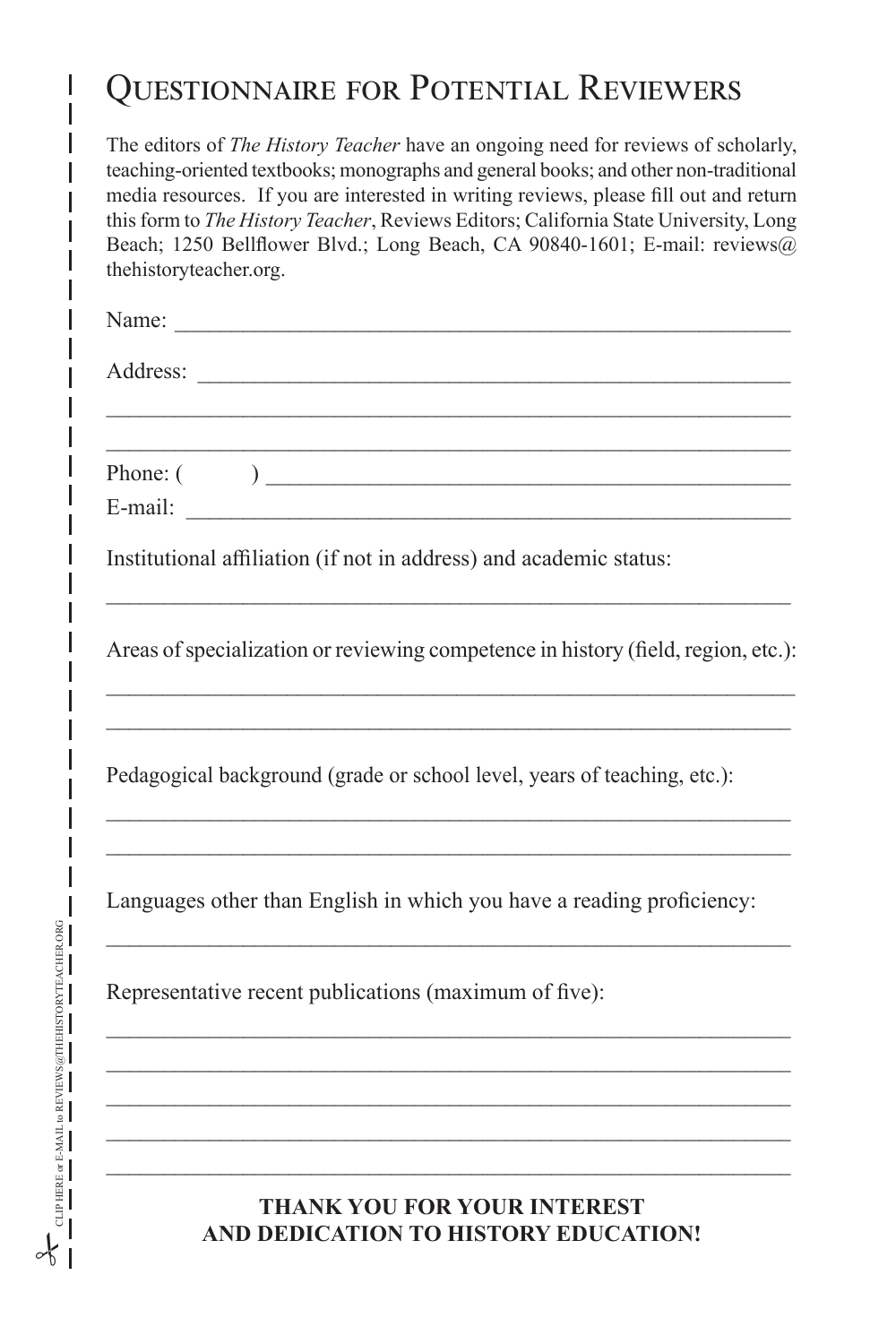

# *The History Teacher*

by THE SOCIETY FOR HISTORY EDUCATION

Subscribe with the order form on the following page or visit us online:

## **https://www.thehistoryteacher.org**

- Begin/Renew your membership
- Update your mailing address
- Contribute articles or reviews
- Advertise in the journal
- Link to online content at JSTOR, EBSCO, ERIC, and our digital archives

For more information on subscribing to, contributing to, or advertising with *The History Teacher*, visit our website at **https://www.thehistoryteacher.org** or contact:

Elisa Herrera, Director Society for History Education, Inc. California State University, Long Beach 1250 Bellflower Boulevard Long Beach, California 90840-1601 phone: (562) 985-2573 • fax: (562) 985-5431 e-mail: info@thehistoryteacher.org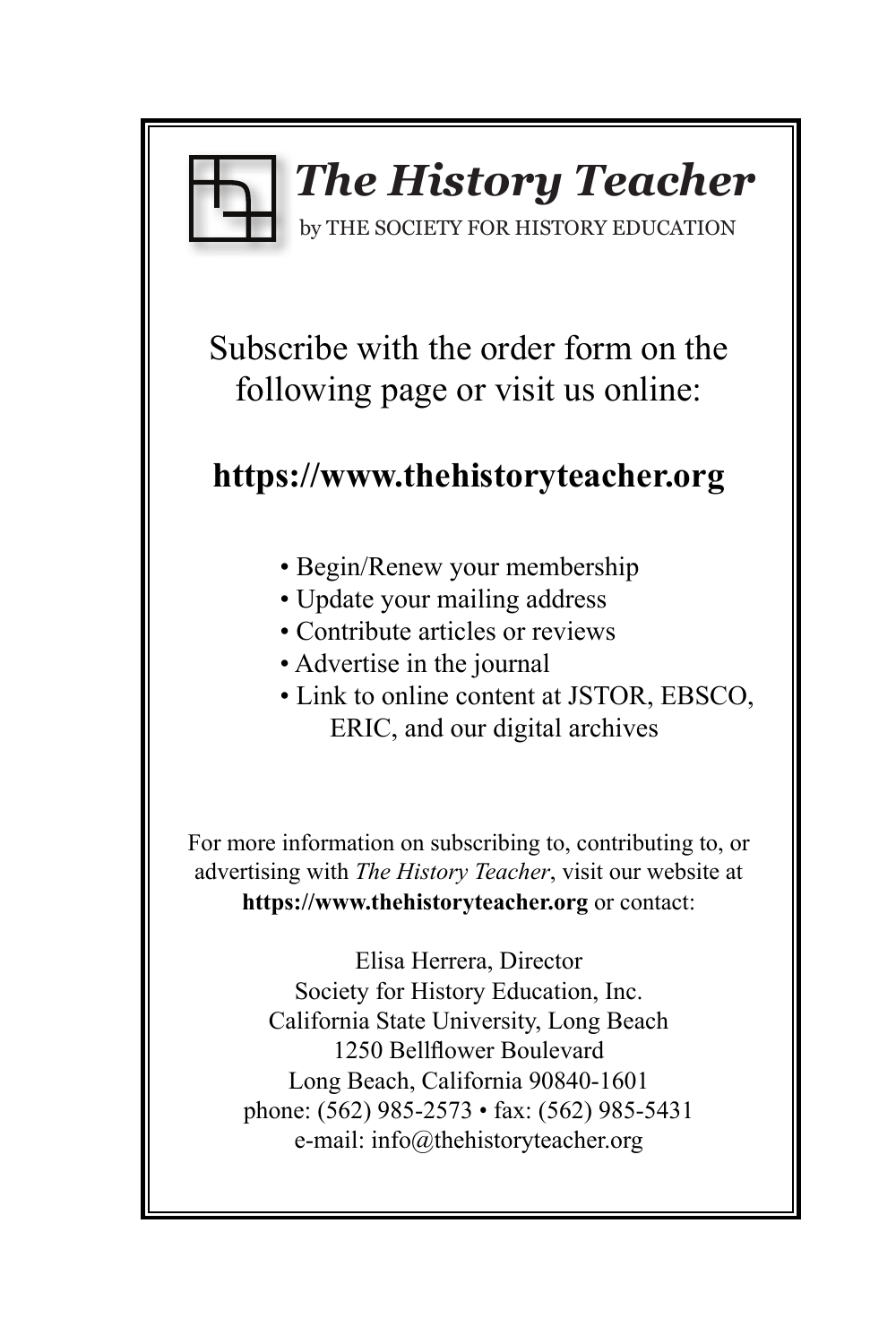**The Society for History Education, Inc. (SHE)** invites you to join history educators from around the world and from all levels of education by becoming a member. SHE, an affiliate of the American Historical Association, was founded for the purpose of supporting and improving history education in university, community college, and school classrooms.

*The History Teacher* is delivered to all society members. Schools, departments, libraries, and other institutions may purchase Institutional Subscriptions to the journal.

We believe that you will enjoy and benefit from the contents of *The History Teacher*, and invite your feedback.

CLIP HERE or ORDER at WWW.THEHISTORYTEACHER.ORG

All rates in U.S. Dollars. Offer expires: 12/2018

Please begin my subscription (renewable yearly) to *The History Teacher* for:

- $\Box$  United States = \$38  $\Box$  United States = \$65
- 
- 

### STUDENT/RETIRED MEMBERS: **LIFETIME MEMBERSHIP:**

- 
- 

### INDIVIDUAL MEMBERS: INSTITUTIONAL SUBSCRIPTIONS:

- 
- $\Box$  Canada and Mexico = \$45  $\Box$  Canada and Mexico = \$75
- Other international =  $$55$  Other international =  $$85$

- $\Box$  United States = \$25  $\Box$  United States = \$350
- $\Box$  All international = \$35  $\Box$  All international = \$400

|  |  | □ Check or money order is enclosed with form (payable to Society for History Education, Inc.) |  |
|--|--|-----------------------------------------------------------------------------------------------|--|
|  |  | $\Box$ Please charge my $\Box$ Visa $\Box$ MasterCard $\Box$ American Express                 |  |

| $CardNo.$ :   | Exp. date: | 3/4-digit V-Code: |
|---------------|------------|-------------------|
| Printed Name: | Signature: |                   |

|      | Billing Address:                          | Phone: |
|------|-------------------------------------------|--------|
|      | $\Box$ Please invoice Purchase Order No.: |        |
|      |                                           |        |
| Name |                                           |        |
|      | Institution (if part of address)          |        |
|      | <b>Street Address</b>                     |        |
|      |                                           |        |

City State  $\overline{C}$  State  $\overline{C}$   $\overline{C}$   $\overline{C}$   $\overline{C}$   $\overline{C}$   $\overline{C}$   $\overline{C}$   $\overline{C}$   $\overline{C}$   $\overline{C}$   $\overline{C}$   $\overline{C}$   $\overline{C}$   $\overline{C}$   $\overline{C}$   $\overline{C}$   $\overline{C}$   $\overline{C}$   $\overline{C}$   $\overline{C}$   $\overline{C}$   $\overline{C}$ 

**Mail orders to:** Society for History Education, Inc.

California State University, Long Beach; 1250 Bellflower Blvd.; Long Beach, CA 90840-1601 phone (562) 985-2573; fax (562) 985-5431; e-mail info@thehistoryteacher.org